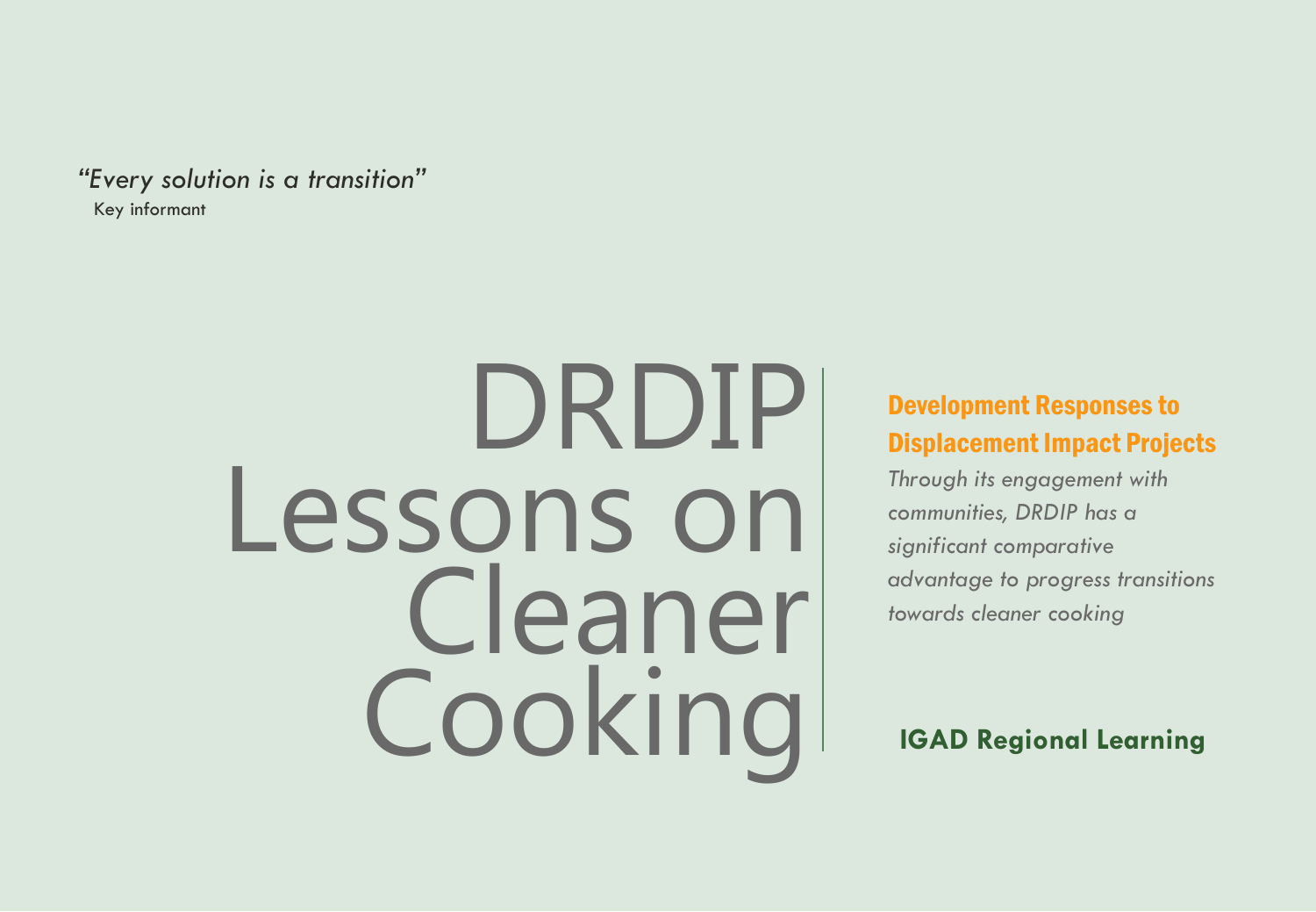#### Questions raised by user-centric energy interventions in CDD

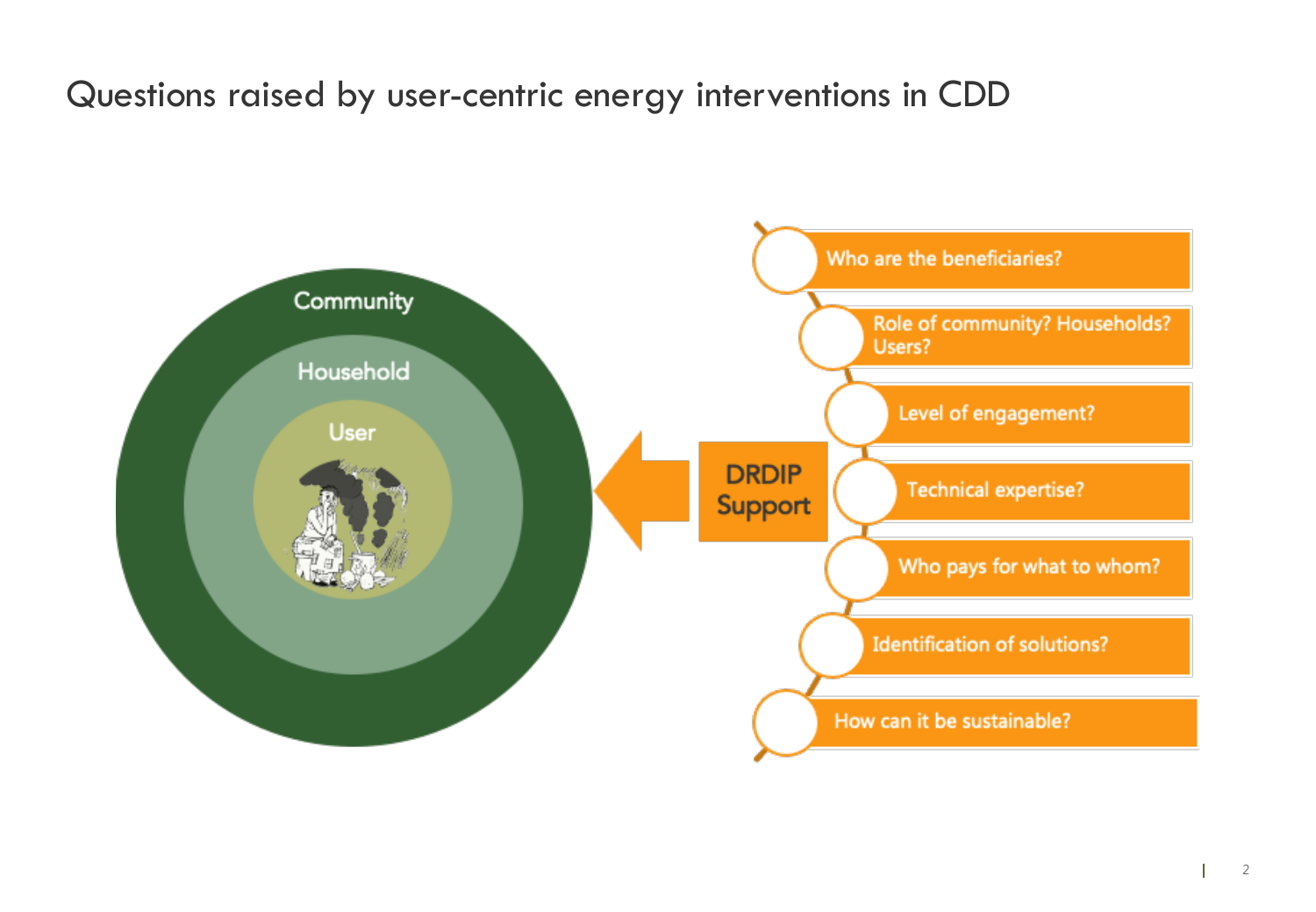#### How to position a CDD project?

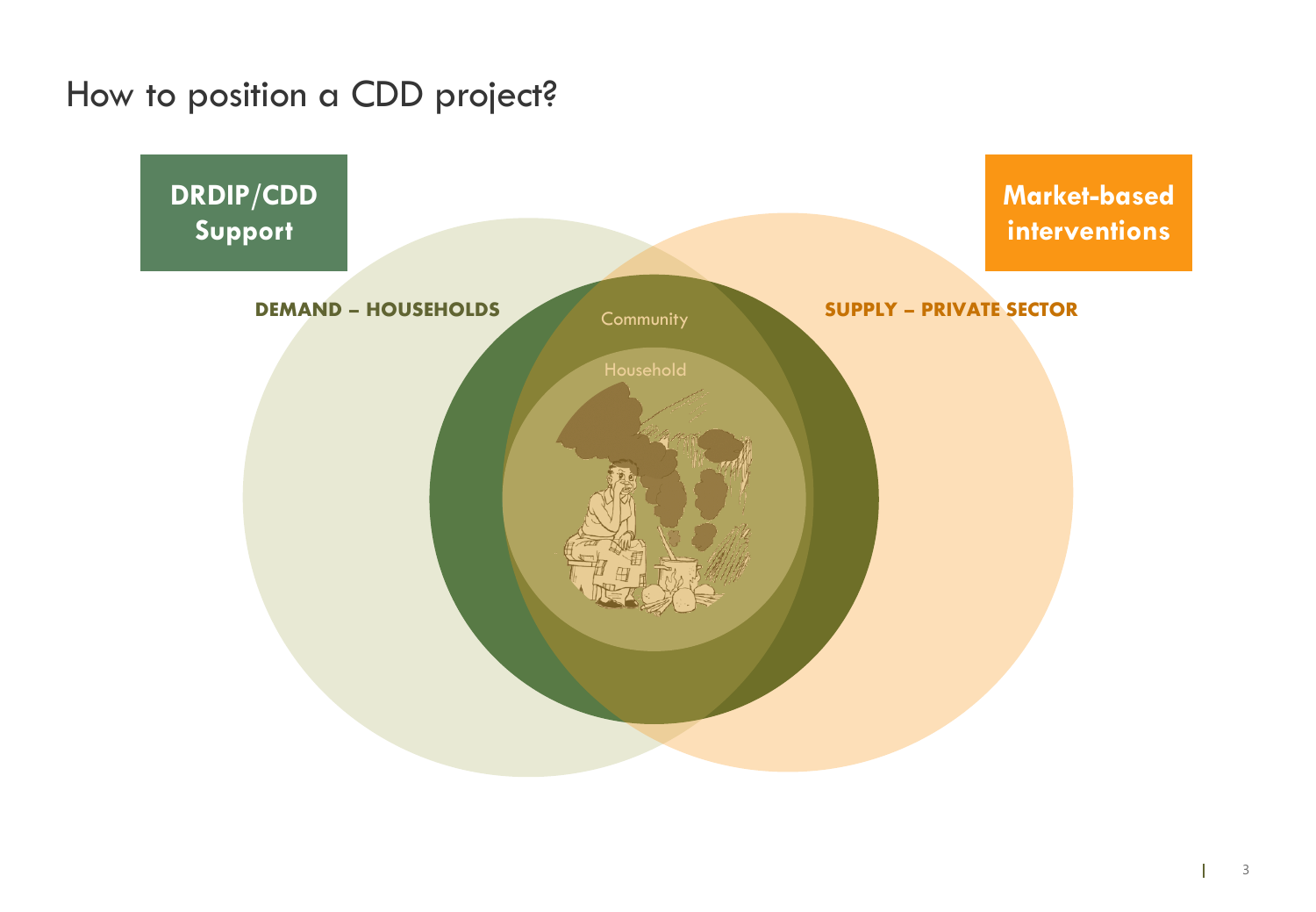# Common challenges

- Sustainability
- Private sector engagement
- Expertise
- Selection of technologies
- Adoption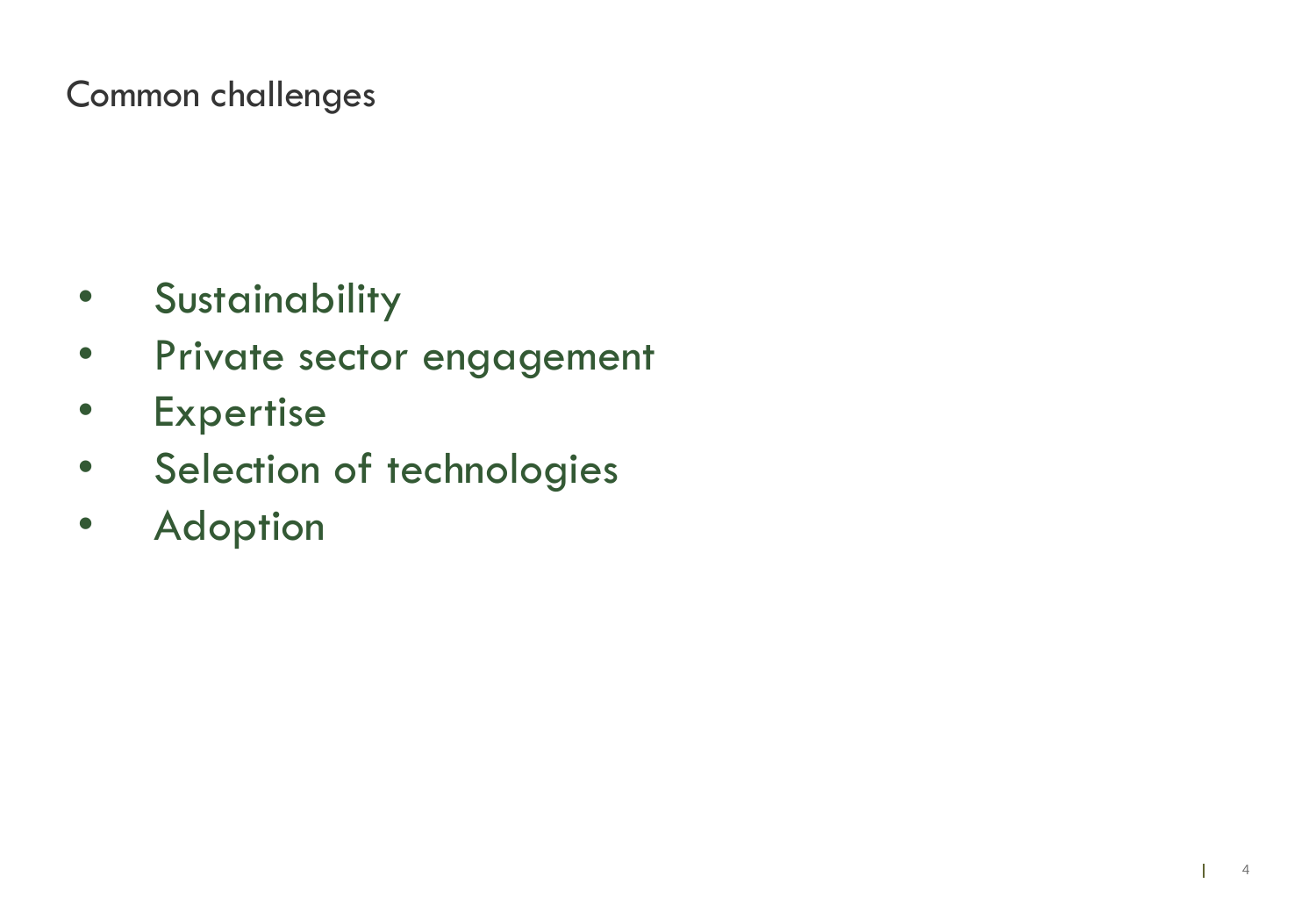

**Cooking habits Cooking habits**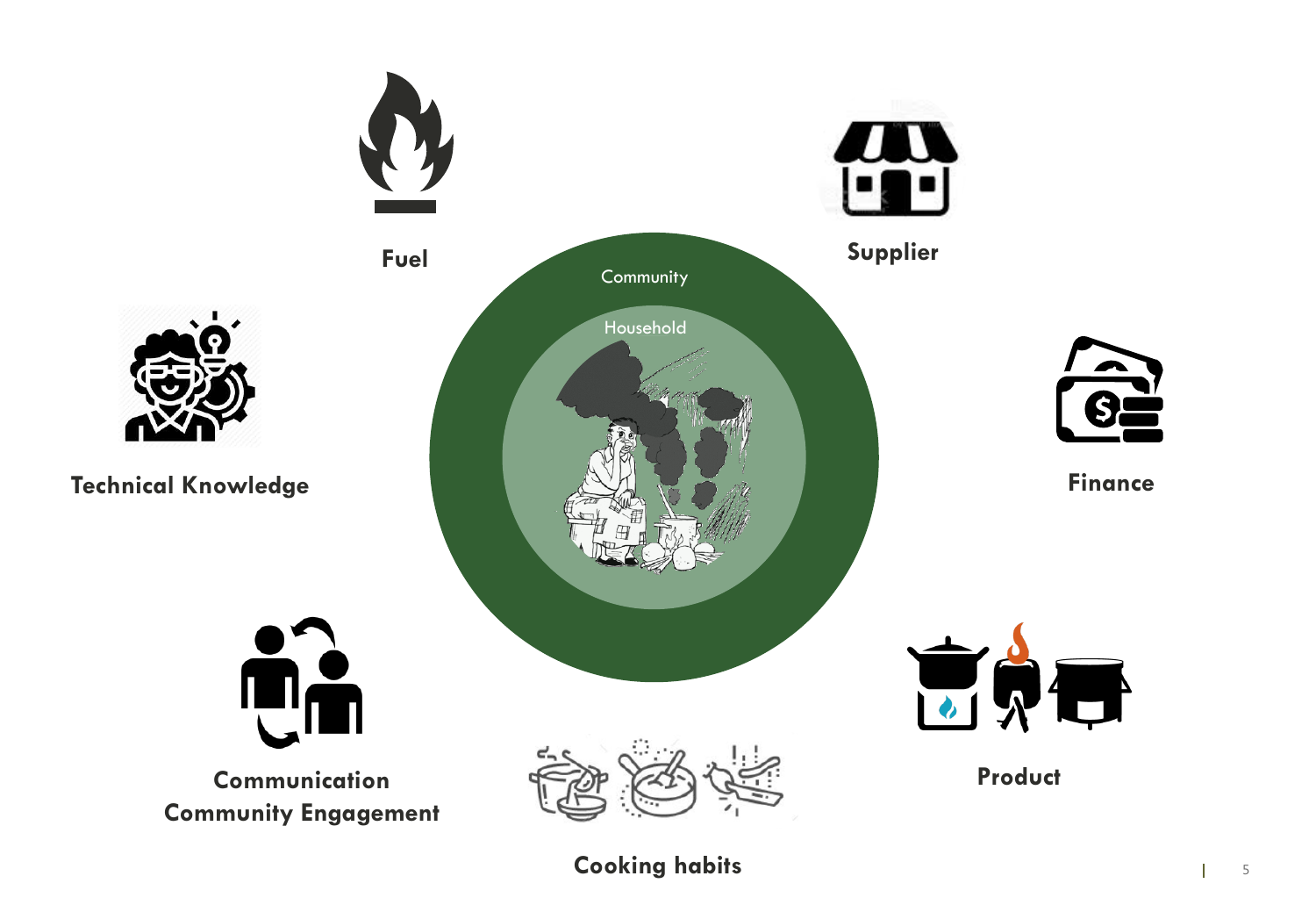# Lessons on transition towards cleaner cooking

| <b>Cooking habits</b>                            | Assessments are required to understand the user's preference, the food, the type and quantities.<br>Coordination is essential as other actors may already have this information.                                                                                                                                                                                                                                                                                               |  |  |  |
|--------------------------------------------------|--------------------------------------------------------------------------------------------------------------------------------------------------------------------------------------------------------------------------------------------------------------------------------------------------------------------------------------------------------------------------------------------------------------------------------------------------------------------------------|--|--|--|
| <b>Fuel</b>                                      | Assessments are essential to understand the existing, used and preferred fuel as it is a defining factor for<br>the selection of the stoves. Who collects, buys, how, when, policy regulations, etc.                                                                                                                                                                                                                                                                           |  |  |  |
| <b>Community and</b><br>community engagement     | From the understanding of the needs and context to the understanding of the market, relevant and adapted<br>communication and community engagement are essential to introduce new cooking methods, stoves<br>and technologies successfully. Clear communication on the financial aspects and the whole range of<br>benefits is important to empower the community to make their choice. Behavioral Change<br><b>Communication</b> needs to be considered for such transitions. |  |  |  |
| <b>Technical knowledge</b>                       | Through other projects, other actors, standards, experts, technical knowledge is required to ensure that<br>the choices presented to the communities are guaranteed to be beneficial. Like requirement on the water<br>we drink, cooking stoves need to reach agreed standards.                                                                                                                                                                                                |  |  |  |
| <b>Product or technology</b><br>solution         | Making a stove that responds to the users' needs and delivers key benefits in <b>usability, safety, affordability</b><br>and fuel efficiency is not a simple engineering endeavor. It requires substantial investment, equipment and<br>technical expertise. Demonstration will improve adoption if designed carefully with the communities. It<br>needs to be well tailored, jointly delivered with training and carefully followed up.                                       |  |  |  |
| <b>Supplier and Private</b><br>sector engagement | Support to the selection of the right suppliers is the main guarantee the project can provide to improve<br>sustainability. It is essential to shift in mindset from delivery "what can we provide?" to facilitation "how do<br>we catalyze sustainable and inclusive access to needed goods and services?". Warranty and repairs are<br>the supplier's responsibility for maintenance.                                                                                        |  |  |  |

 $\mathbb{R}$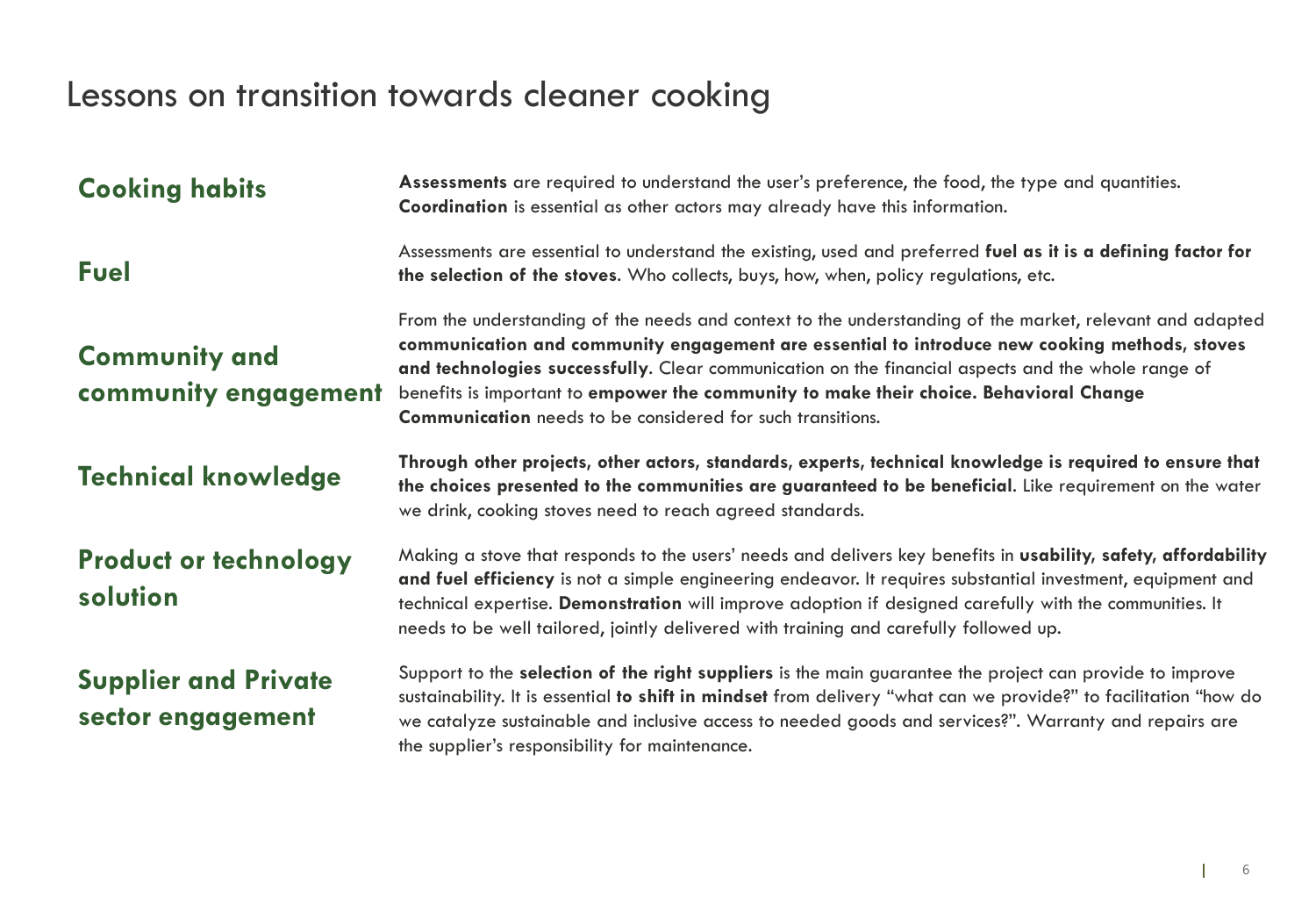### CDD process and the transition towards cleaner cooking

| <b>Main Tasks</b>                           | Actor                         | <b>Technical knowledge</b>            | Level              | <b>Objective</b>                                 | Output                                                 |
|---------------------------------------------|-------------------------------|---------------------------------------|--------------------|--------------------------------------------------|--------------------------------------------------------|
| Launch: Presentation of the intervention,   | <b>CDD</b> implementing       | Yes, as technical inputs required for | Community,         | Shared understanding of the interventions,       | List of households receiving the stoves                |
| objective, process and roles                | partner/facilitator           | design                                | Households, Users  | early feedback and requests                      | List of questions and concerns                         |
|                                             |                               |                                       |                    |                                                  | Agreed process                                         |
| Understanding fuel consumption              | <b>CDD</b> implementing       | Yes, to review and advice existing    | Community, Users   | Setting the parameters for type of stove fuel    | 1. Quick assessment                                    |
|                                             | partner/facilitator           | assessments and assessment tools      |                    |                                                  | 2. Inputs into the procurement specifications          |
| Understanding cooking habits                | <b>CDD</b> implementing       | Yes, to review and advice existing    | Households, Users  | Setting the parameters for type of stove         | 1. Quick assessment                                    |
|                                             | partner/facilitator           | assessments and assessment tools      |                    |                                                  | 2. Inputs into the procurement specifications          |
| Assessment of the clean cooking market /    | Implementing                  | Yes, to review and advice existing    | Local (district),  | Gain a picture of the market, "As is", before    | 1. List of suppliers "available" in the area           |
| value chain                                 | partner/experts/other         | assessments or conduct one if         | community          | the project intervention                         | 2. List of stoves and cost per unit "available" in the |
|                                             | projects                      | needed                                |                    | Setting the parameters for the intervention      | area                                                   |
|                                             |                               |                                       |                    |                                                  | 3. List of cooking fuel sources and suppliers, and     |
|                                             |                               |                                       |                    |                                                  | cost per unit "available" in the area                  |
|                                             |                               |                                       |                    |                                                  | 4. Inputs into the procurement specifications          |
| Understanding affordability (willingness)   | <b>CDD</b> implementing       | Yes, to review and advice existing    | Households, Users  | Setting the subsidy amount and cost the          | 1. Quick assessment                                    |
| and ability to pay)                         | partner/facilitator           | assessments and assessment tools      |                    | beneficiary will pay                             | 2. Inputs into subsidy needed and overall cost of      |
|                                             |                               |                                       |                    |                                                  | stove and fuel the beneficiary will pay upfront and    |
|                                             |                               |                                       |                    |                                                  | over time payment models                               |
| Translating assessments into identification | <b>CDD</b> implementing       | Yes                                   | Inclusive and      | Identification of stoves                         | List of stoves with list of procurement requirements   |
| of range of solutions/stoves                | partner/facilitator, DRDIP,   |                                       | collaborative      |                                                  | (e.g efficiency percentage, warranty and               |
|                                             | Technical Expert, Community,  |                                       | process            |                                                  | maintenance for instance)                              |
|                                             | Households, Users             |                                       |                    |                                                  |                                                        |
| Communicating the financial arrangement     | CDD implementing partner,     | No                                    | Community,         | Transparency and shared understanding of the     | Community meetings, leaflets or any channel            |
|                                             | facilitator                   |                                       | Households, Users  | amount to pay, when (upfront and over time),     | commonly used by the communities                       |
|                                             |                               |                                       |                    | by who, to whom for which purpose                |                                                        |
| Procurement process                         | <b>CDD</b> implementing       | Yes, as a result of the above and     | Depends on project | Acquisition of fit-for-purpose stoves (and fuel, | Stoves (and fuel, depending on context) in             |
|                                             | partner/facilitator, OR DRDIP | existing reviews of stoves on the     | design (PIU or     | depending on context)                            | households                                             |
|                                             | OR Community                  | market, screening of suppliers        | Communities)       |                                                  |                                                        |
| Demonstration/Training                      | <b>CDD</b> implementing       | Yes, lessons for effective            | <b>Users</b>       | Ensuring that users are perfectly comfortable    | 2-3 h training session                                 |
|                                             | partner/facilitator and       | demonstration (length, model, etc)    |                    | with using the presented stove                   |                                                        |
|                                             | Supplier                      |                                       |                    |                                                  |                                                        |
| M&E, Follow up post stove delivery          | <b>CDD</b> implementing       | Yes, to obtain a list of potential    | Community, Users   | Ensuring that users are perfectly comfortable    | For example:                                           |
|                                             | partner/facilitator and       | issues to address                     |                    | with using the presented stove                   | 1 visit after 3 months                                 |
|                                             | Supplier                      |                                       |                    | Quantifying and measuring climate, health        | 1 visit after 6 months                                 |
|                                             |                               |                                       |                    | impact and gender co-benefits from clean         |                                                        |
|                                             |                               |                                       |                    | cooking interventions                            | Indicators tracked on usage, climate, health and       |
|                                             |                               |                                       |                    |                                                  | gender                                                 |
| Maintenance                                 | CDD implementing partner,     | <b>No</b>                             | <b>Users</b>       | Ensure a timely and effective maintenance of     | Repairs and parts when needed                          |
|                                             | facilitator and Supplier      |                                       |                    | the acquired stoves so the customer can use      |                                                        |
|                                             |                               |                                       |                    | regularly for years.                             |                                                        |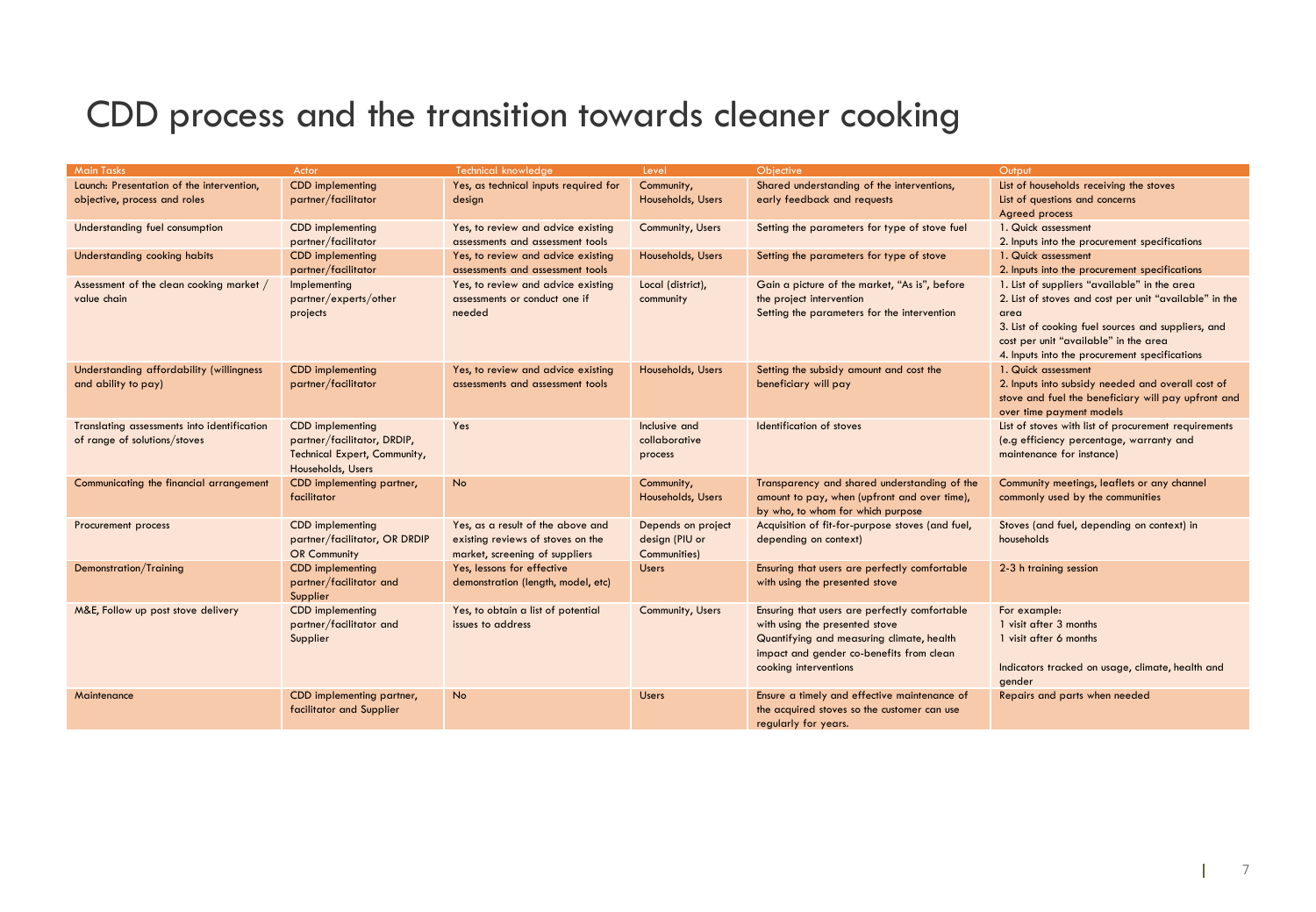#### Some options to engage the private sector

Actors engaged in these areas, such as DRDIP can step up and help the private sector address some of their challenges. Aid agencies, NGOs and government **programs can help companies navigate the informational, operational, legal and regulatory difficulties**. The "community engagement" sector can also support research to **assess the ability and willingness of communities to pay for clean or cleaner energy**. They can help **link private companies to the best potential employees**. And, in the longer term, these multitude of stakeholders can help people in camps and host communities find jobs and seek opportunities to address the challenges that their short-term cycles cause for long-term planning.

DRDIP has also a role to play with regards to **screening companies**, maybe through partnerships with other projects or third-party testing by a recognized organization, **reviewing the stoves and their testing performance**, reviewing the track record of products already being used in the region or the country, reviewing the safety, durability standards and warranty provisions. Through this type of support, DRDIP can **provide communities with suitable information, and most importantly with a choice, which is a key foundation of the CDD approach**.

DRDIP's proximity to the communities has shaped its engagement on demonstrations. **In partnership with selected suppliers, demonstrations can be expanded further to include training, BCC and marketing.**

 $\gg$ 

 $\gg$ 

 $\sum$ 

 $\sum$ 

To scale up provision of cooking stoves, creating a **vendors' network** can make access to the fuel and stoves easier, thus supporting the establishment of a local market. Vendors would be the **last mile of the supply chain,** the stable interface between the company and the community and can provide for customer care which would otherwise be expensive and logistically difficult for the company to maintain. **Investing in local capacity, in partnership with the supplier, connects the energy intervention to the DRDIP's Component 3 by supporting income and jobs.**

By being embedded in the community, DRDIP can help **identify existing distribution networks**. FMCG (fast-moving consumer goods) include some basic packaged food, matches, toiletries, beverages, over-the-counter medicines, cleaning and laundry products and personal care products, among others. **Understanding and leveraging these last-mile distribution networks can have a tremendous impact on cooking stoves companies considering these markets**. Facilitating the links and partnership between the selected cooking stove companies and people already distributing other products could lead some to establish themselves as cooking stoves distributors. The Global Distributors Collective has resources to help such efforts.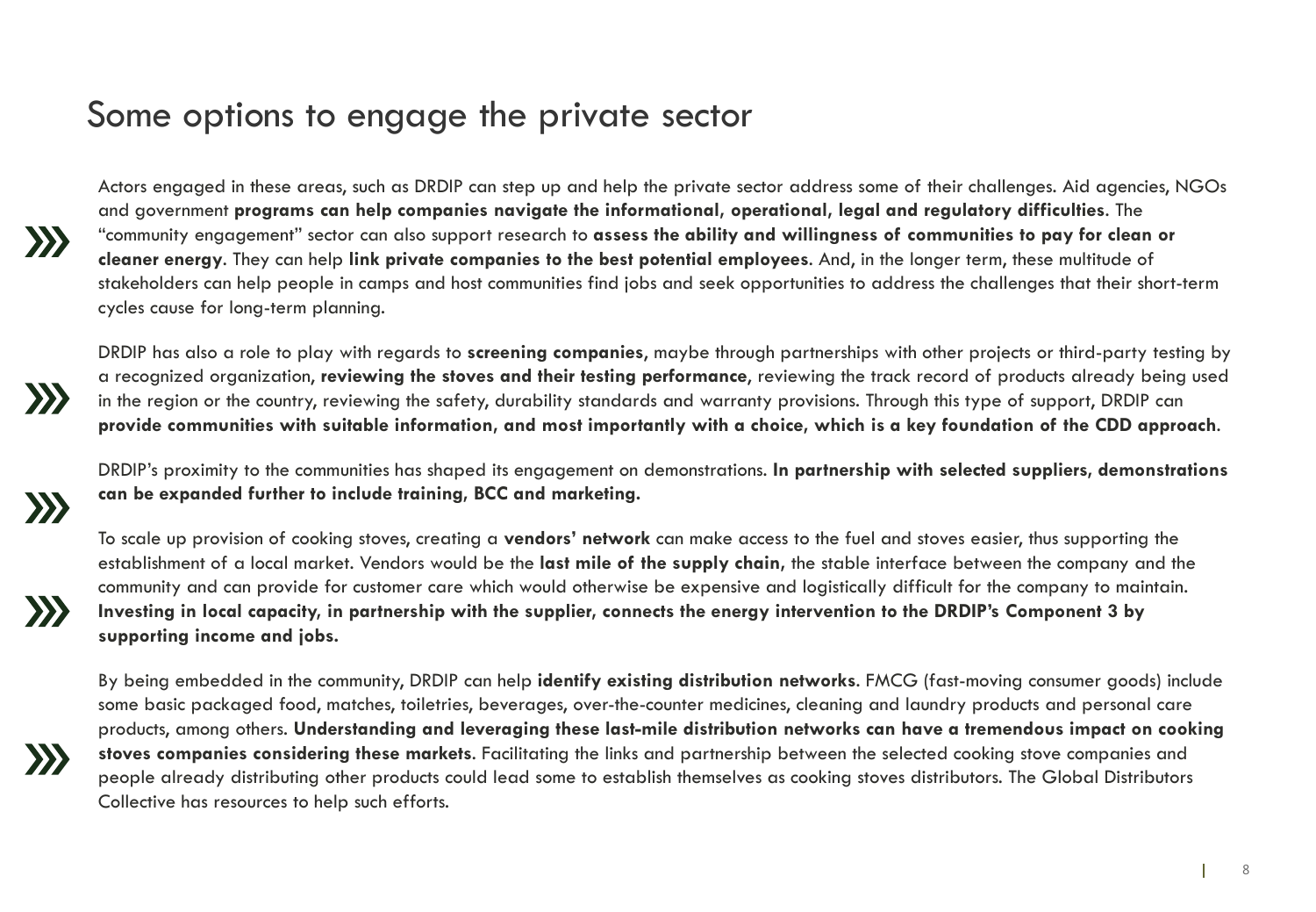#### Financing

1. Use proxies to categorize communities based on their affordability level and potential impact of interventions on the market.